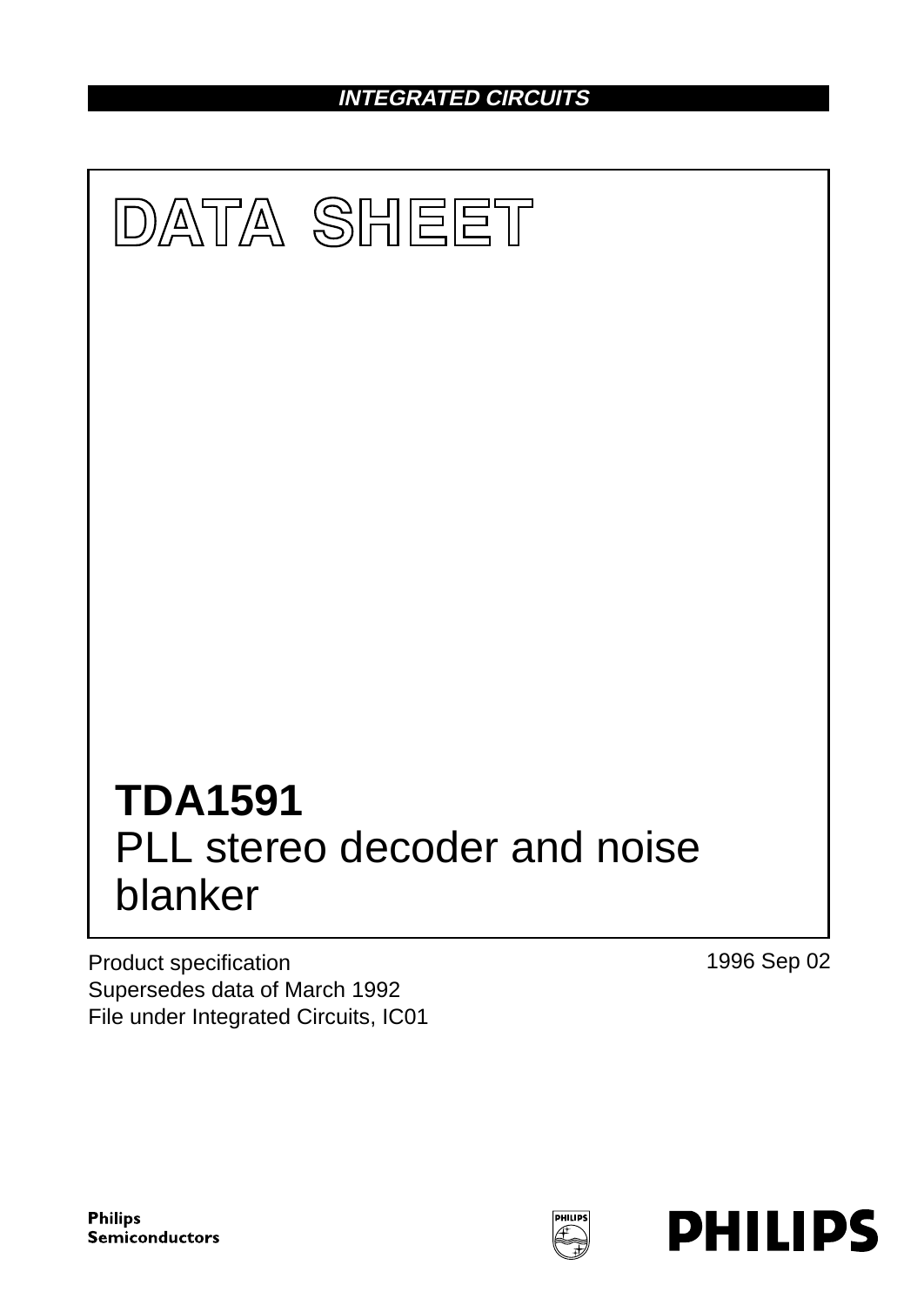### **FEATURES**

- Adjustment-free voltage controlled PLL oscillator for ceramic resonator ( $f = 456$  kHz)
- Pilot signal dependent mono/stereo switching
- Analog control of mono/stereo change over [stereo blend, Stereo Noise Controller (SNC)]
- Adjacent channel noise suppression (114 kHz)
- Pilot canceller
- Analog control of de-emphasis; High Cut Control (HCC)
- Applicable as source selector for AM/FM/cassette switching
- Separate interference noise detector
- Integrated input low-pass filter for delayed noise blanking
- Noise blanking at MPX-demodulator outputs
- Internal voltage stabilization.

### **QUICK REFERENCE DATA**

### **GENERAL DESCRIPTION**

The TDA1591 is a monolithic bipolar integrated circuit providing the stereo decoder function and noise blanking for FM car radio applications.

The device operates in a power supply range of 7.5 to 12 V.

| <b>SYMBOL</b>        | <b>PARAMETER</b>                   | MIN. | TYP. | MAX. | <b>UNIT</b> |
|----------------------|------------------------------------|------|------|------|-------------|
| V <sub>P</sub>       | supply voltage (pin 5)             | 7.5  | 10   | 12   |             |
| IP                   | supply current                     |      | 12   |      | mA          |
| $V_{o(rms)}$         | audio output signal (RMS value)    |      | 900  |      | mV          |
| THD                  | total harmonic distortion          |      | 0.1  | 0.3  | %           |
| S/N                  | signal-to-noise ratio              | –    | 76   |      | dB          |
| $\alpha_{\text{cs}}$ | channel separation                 |      | 40   |      | dB          |
| V <sub>trigg</sub>   | interference voltage trigger level |      | 10   |      | mV          |

### **ORDERING INFORMATION**

| <b>TYPE</b>   |                   | <b>PACKAGE</b>                                             |                       |  |  |  |
|---------------|-------------------|------------------------------------------------------------|-----------------------|--|--|--|
| <b>NUMBER</b> | <b>NAME</b>       | <b>DESCRIPTION</b>                                         | <b>VERSION</b>        |  |  |  |
| TDA1591       | DIP <sub>20</sub> | plastic dual in-line package; 20 leads (300 mil)           | SOT <sub>146-1</sub>  |  |  |  |
| TDA1591T      | SO <sub>20</sub>  | plastic small outline package; 20 leads; body width 7.5 mm | SOT <sub>163</sub> -1 |  |  |  |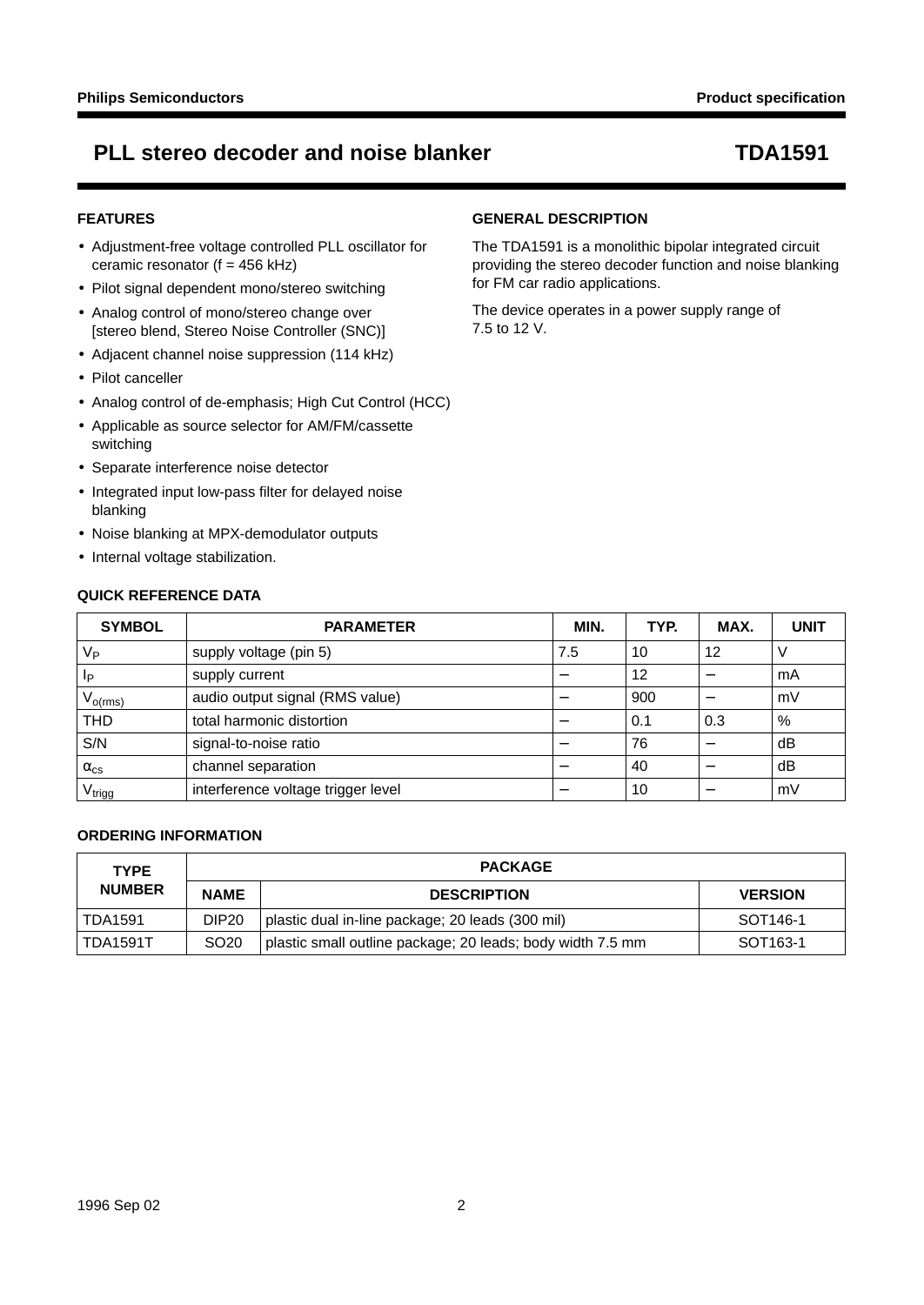

#### **BLOCK DIAGRAM**

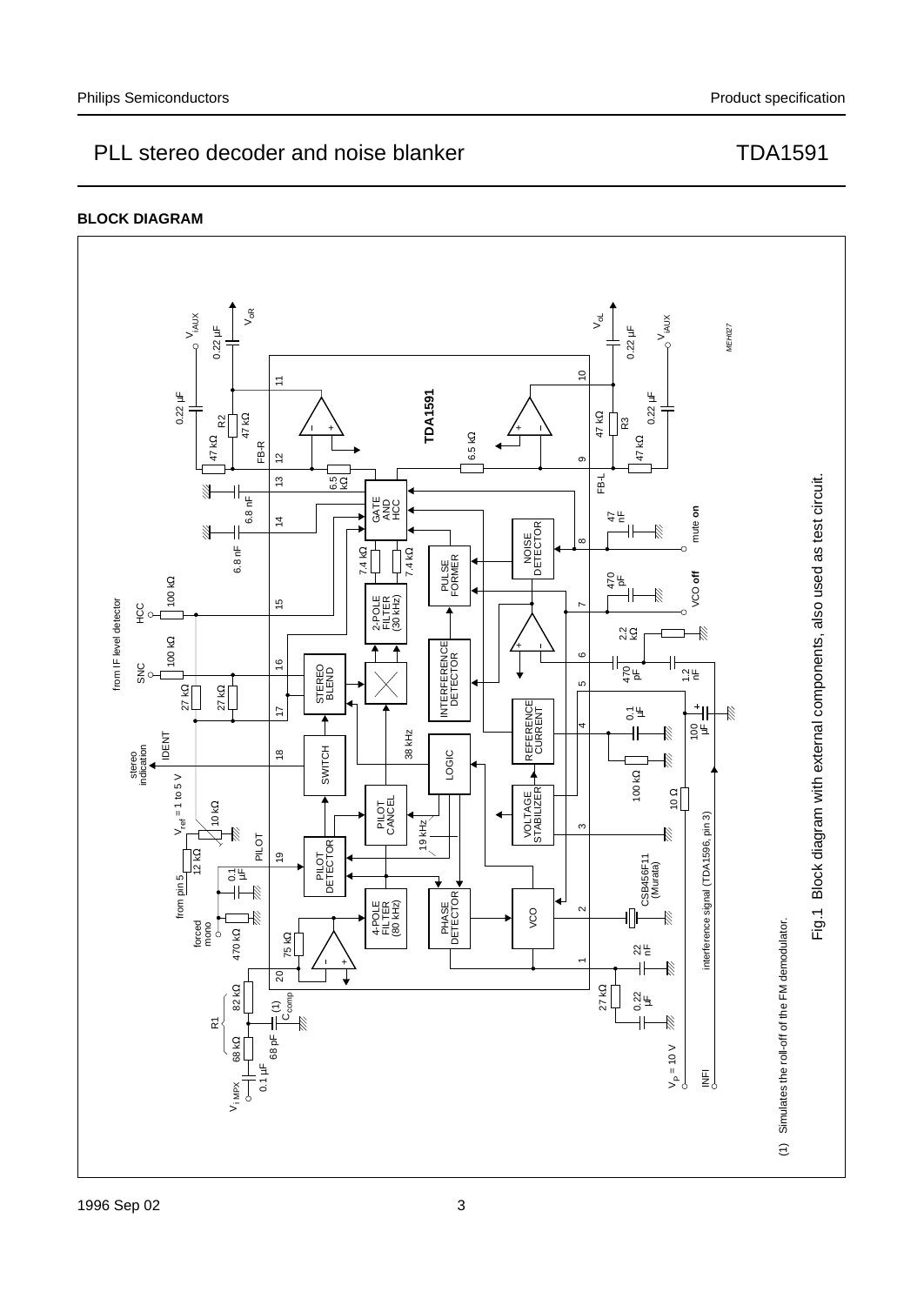### **PINNING**

| <b>SYMBOL</b>       | <b>PIN</b>     | <b>DESCRIPTION</b>                                  |                            |
|---------------------|----------------|-----------------------------------------------------|----------------------------|
| <b>PLL</b>          | 1              | phase locked loop filter                            |                            |
| <b>OSC</b>          | $\overline{2}$ | oscillator input/output pin for                     |                            |
|                     |                | ceramic resonator                                   |                            |
| <b>GND</b>          | 3              | ground (0 V)                                        |                            |
| $I_{ref}$           | 4              | reference current                                   |                            |
| $V_{P}$             | 5              | supply voltage (+10 V)                              |                            |
| <b>INFI</b>         | 6              | interference signal input                           |                            |
| <b>PUFO</b>         | $\overline{7}$ | pulse former time constant;                         | PLL                        |
|                     |                | VCO off                                             | <b>OSC</b>                 |
| <b>NDET</b>         | 8              | noise detector time constant;<br>mute on            | $GND \overline{3}$         |
| FB-L                | 9              | AF feedback input for left audio                    | $l_{ref}$ 4                |
|                     |                | signal                                              | $V_P$ 5                    |
| $V_{OL}$            | 10             | AF output signal left                               | <b>TDA1591</b><br>$INFI$ 6 |
| $V_{OR}$            | 11             | AF output signal right                              | <b>PUFO</b>                |
| FB-R                | 12             | AF feedback input for right audio                   | NDET 8                     |
|                     |                | signal                                              |                            |
| $C_{\mathsf{DEEL}}$ | 13             | de-emphasis capacitor for left<br>channel           | $FB-L$ 9<br>$V_{OL}$ 10    |
| $C_{DEER}$          | 14             | de-emphasis capacitor for right                     | MHA363                     |
|                     |                | channel                                             |                            |
| <b>HCC</b>          | 15             | HCC input for de-emphasis control                   |                            |
| <b>SNC</b>          | 16             | stereo blend input                                  |                            |
| $V_{ref}$           | 17             | externally applied reference<br>voltage of 1 to 5 V |                            |
| <b>IDENT</b>        | 18             | identification output (HIGH = pilot                 |                            |
|                     |                | existing; stereo)                                   |                            |
| <b>PILOT</b>        | 19             | pilot detector level (forced mono<br>input)         |                            |
| $V_{i \text{ MPX}}$ | 20             | MPX input signal from IF                            | Fig.2 Pin configuration.   |
|                     |                | demodulator                                         |                            |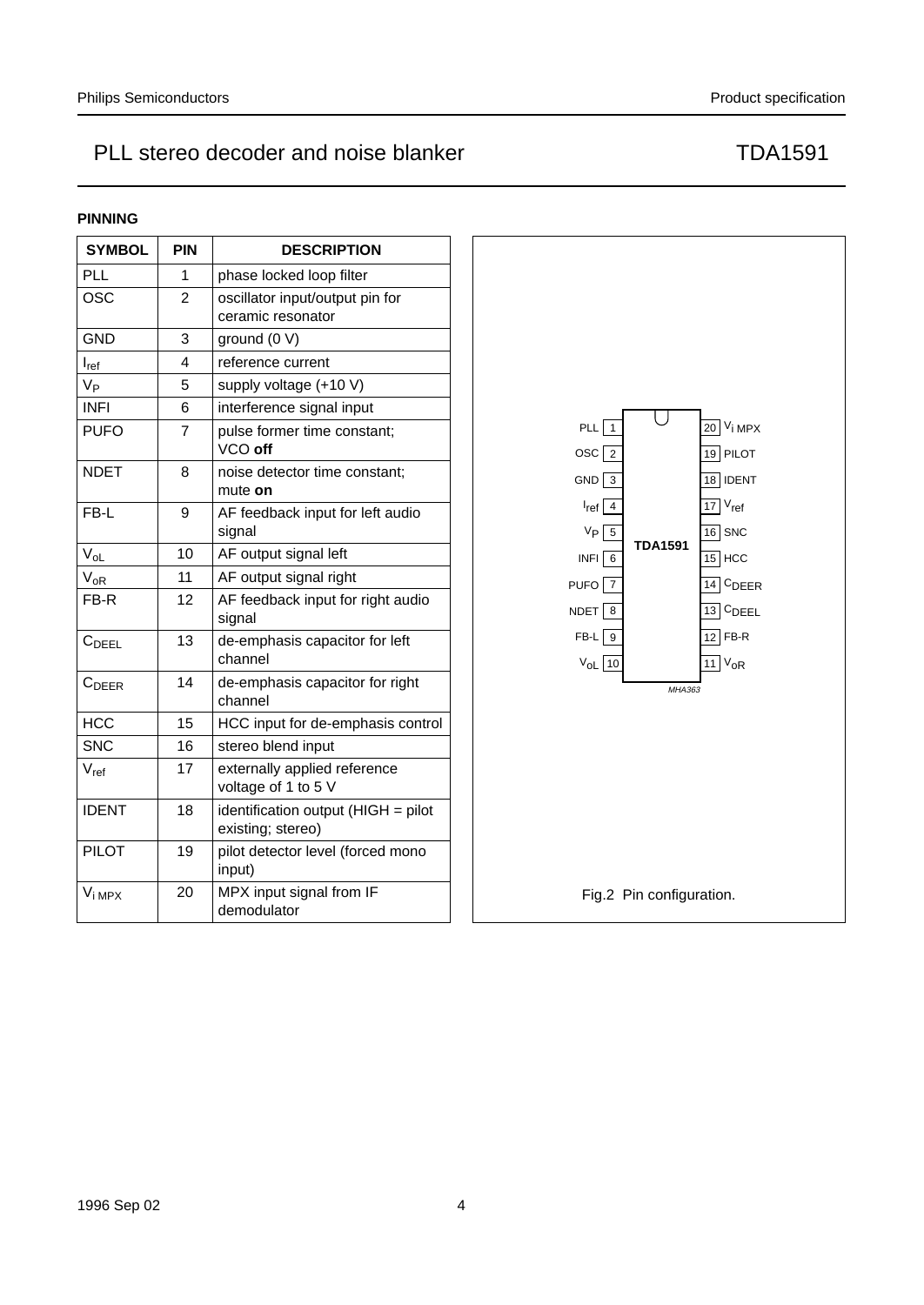### **FUNCTIONAL DESCRIPTION**

Adapting the MPX input to the level of the FM demodulator output is realized by the value of input resistor R1 (see Fig.3). The total gain of the stereo decoder is applicable by varying the feedback resistors R2 and R3 (see Figs 1 and 4).

In mute position and the VCO switched **off** (pin 7), the output amplifiers can be used for cassette playback, AM stereo purpose or other signal sources.

The Stereo Noise Controller (SNC) provides a smooth mono to stereo take-over (see Fig.5).

For High Cut Control (HCC), the de-emphasis time constant can be changed to higher values (see Figs 7 and 8). This function is controlled by an analog input signal.

The noise blanking facility is achieved by gating the stereo decoder output signal.

The interference detector generates a gating pulse preferable forced by the level detector voltage of the IF part.

### **LIMITING VALUES**

In accordance with the Absolute Maximum Rating System (IEC 134).

| <b>SYMBOL</b>               | <b>PARAMETER</b>               | MIN.   | MAX.   | <b>UNIT</b> |
|-----------------------------|--------------------------------|--------|--------|-------------|
| $V_{\mathsf{P}}$            | supply voltage (pin 5)         | 0      | 13.2   |             |
| $P_{\text{tot}}$            | total power dissipation        | 0      | 0.25   | W           |
| ${\sf T}_{\sf stg}$         | storage temperature            | $-55$  | $+150$ | °C          |
| $\mathsf{T}_{\mathsf{amb}}$ | operating ambient temperature  | $-40$  | $+85$  | $^{\circ}C$ |
| $\rm V_{es}$                | electrostatic handling; note 1 |        |        |             |
|                             | pins 1 and 16                  | $-400$ | $+400$ | V           |
|                             | pin 5                          | $-300$ | $+300$ | V           |
|                             | all other pins                 | $-600$ | $+600$ | V           |

#### **Note**

1. Equivalent to discharging a 200 pF capacitor through a 0  $\Omega$  series resistor.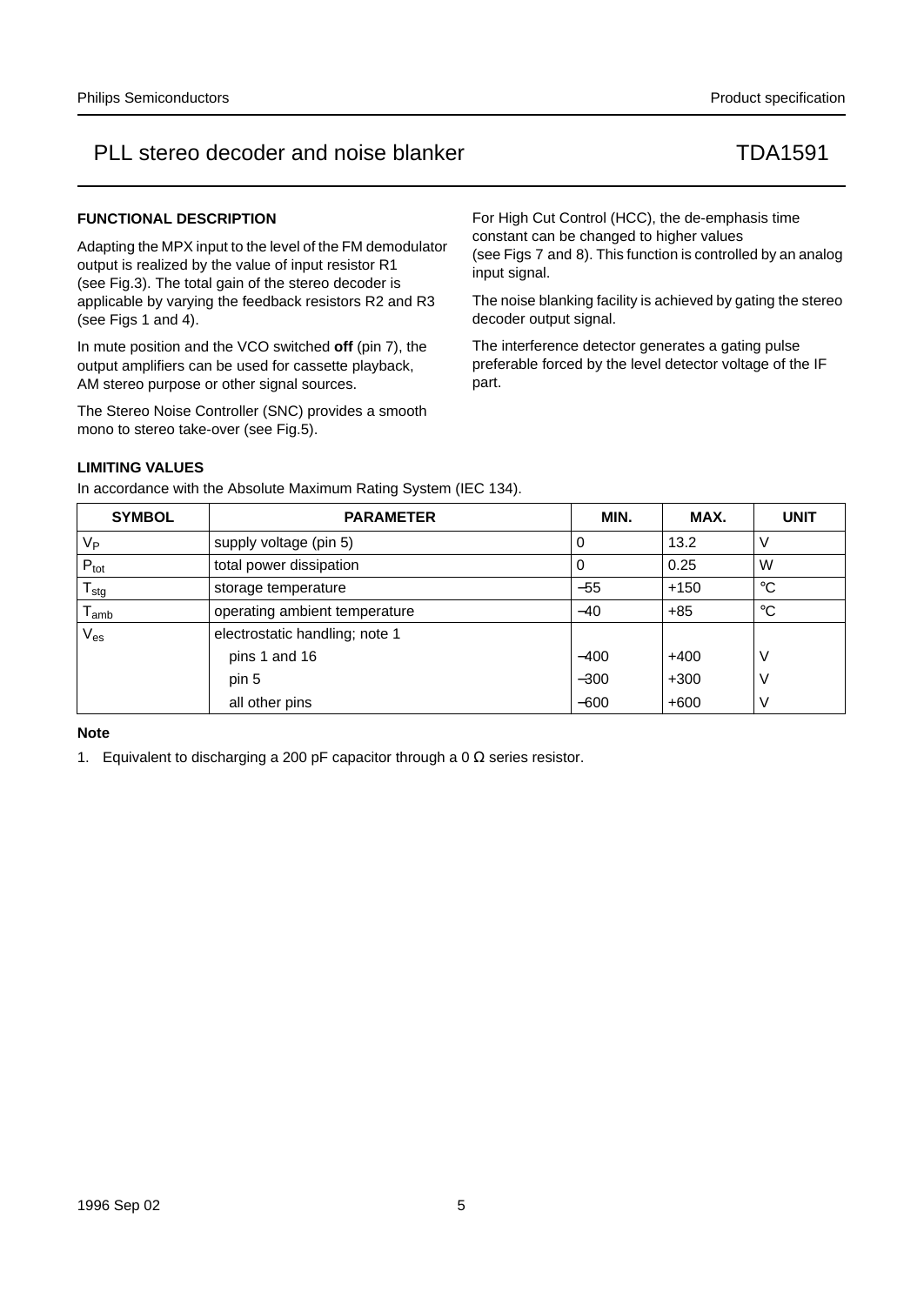### **CHARACTERISTICS**

V<sub>P</sub> = 10 V; T<sub>amb</sub> = 25 °C; input signal V<sub>i MPX(p-p)</sub> = 1.7 V; m = 100% (∆f = ±75 kHz, f<sub>mod</sub> = 1 kHz); de-emphasis of 50 µs and series resistor at input R1 = 150 kΩ; measurements taken in Fig.1; unless otherwise specified.

| <b>SYMBOL</b>                    | <b>PARAMETER</b>                                       | <b>CONDITIONS</b>                         | MIN.                     | TYP.                     | MAX.                     | <b>UNIT</b> |
|----------------------------------|--------------------------------------------------------|-------------------------------------------|--------------------------|--------------------------|--------------------------|-------------|
| <b>Supply</b>                    |                                                        |                                           |                          |                          |                          |             |
| $V_{\mathsf{P}}$                 | supply voltage (pin 5)                                 |                                           | 7.5                      | 10                       | 12                       | V           |
| p                                | supply current                                         |                                           |                          | 12                       | $\overline{\phantom{0}}$ | mA          |
| Stereo decoder                   |                                                        |                                           |                          |                          |                          |             |
| $V_{i \, MPX(p-p)}$              | MPX input signal on pin 20<br>(peak-to-peak value)     |                                           |                          | 1.7                      | —                        | V           |
| $\Delta V_i$ <sub>MPX(p-p)</sub> | overdrive margin of MPX input signal                   | $THD = 1%$                                | 3                        | $\overline{\phantom{0}}$ | $\overline{\phantom{0}}$ | dB          |
| $V_{o(rms)}$                     | AF mono output signal at pins 10 and 11<br>(RMS value) | without pilot                             | $\overline{\phantom{0}}$ | 900                      | $\overline{\phantom{0}}$ | mV          |
| $\Delta V_0$                     | overdrive margin of output signal                      | $THD = 1%$                                | 3                        | $\overline{a}$           | $\overline{a}$           | dB          |
| $V_{10-11}/V_{o}$                | difference of output voltage levels                    |                                           |                          | $\overline{\phantom{0}}$ | 1                        | dB          |
| $V_{o\ 10,11}$                   | DC output voltage (pins 10 and 11)                     |                                           | 3.3                      | 3.8                      | 4.3                      | V           |
| $R_{0,10,11}$                    | output resistance                                      |                                           | —                        | 130                      | $\overline{\phantom{0}}$ | Ω           |
| $\alpha_{\text{cs}}$             | channel separation                                     | pin 16 open-circuit;<br>see Fig.6         | $\overline{\phantom{0}}$ | 40                       | $\overline{\phantom{0}}$ | dB          |
| <b>THD</b>                       | total harmonic distortion                              |                                           |                          | 0.1                      | 0.3                      | $\%$        |
| S/N                              | signal-to-noise ratio                                  | $f = 20$ to 16000 Hz                      | $\overline{\phantom{0}}$ | 76                       | $\overline{\phantom{0}}$ | dB          |
| $\alpha_{19}$                    | pilot signal suppression                               | $f = 19$ kHz                              | $\overline{\phantom{0}}$ | 50                       | $\overline{a}$           | dB          |
| $\alpha_{38}$                    | subcarrier suppression                                 | $f = 38$ kHz                              | —                        | 50                       | $\qquad \qquad -$        | dB          |
| $\alpha_{57}$                    |                                                        | $f = 57$ kHz                              |                          | 46                       | $\overline{a}$           | dB          |
| $\alpha_{76}$                    |                                                        | $f = 76$ kHz                              |                          | 60                       | $\overline{a}$           | dB          |
| IM <sub>2</sub>                  | intermodulation for $f_{spur} = 1$ kHz                 | $f_{mod}$ = 10 kHz; note 1                | $\overline{\phantom{0}}$ | 60                       | $\overline{a}$           | dB          |
| IM <sub>3</sub>                  |                                                        | $f_{mod}$ = 13 kHz; note 1                | $\overline{\phantom{0}}$ | 58                       | $\overline{\phantom{0}}$ | dB          |
| $\alpha_{57}$ ARI                | traffic radio (ARI)                                    | $f = 57$ kHz; note 2                      | $\overline{\phantom{0}}$ | 70                       | $\overline{\phantom{0}}$ | dB          |
| $\alpha_{67}$                    | Subsidiary Communication Authorization<br>(SCA)        | $f = 67$ kHz; note 3                      | 70                       | $\overline{\phantom{0}}$ | $\overline{\phantom{0}}$ | dB          |
| $\alpha_{114}$                   | Adjacent Channel Interference (ACI)                    | $f = 114$ kHz; note 4                     | $\overline{a}$           | 80                       | $\overline{\phantom{0}}$ | dB          |
| $\alpha_{190}$                   |                                                        | $f = 190$ kHz; note 4                     | $\overline{\phantom{0}}$ | 70                       | $\overline{\phantom{0}}$ | dB          |
| <b>PSRR</b>                      | power supply ripple rejection                          | $f = 100$ Hz;                             | $\overline{\phantom{0}}$ | 35                       | $\overline{\phantom{0}}$ | dB          |
|                                  |                                                        | $V_{\text{ripple(rms)}} = 100 \text{ mV}$ |                          |                          |                          |             |
| VCO (pin 2)                      |                                                        |                                           |                          |                          |                          |             |
| $\mathsf{f}_{\mathsf{osc}}$      | oscillator frequency (ceramic resonator)               |                                           |                          | 456                      | $\overline{\phantom{0}}$ | kHz         |
|                                  | frequency range of free running oscillator             |                                           | 452                      |                          | 460                      | kHz         |
| $\Delta f/f$                     | capture and holding range                              |                                           |                          | 1                        |                          | $\%$        |
| V <sub>7</sub>                   | VCO-off voltage (pin 7)                                |                                           | $\pmb{0}$                | $\overline{a}$           | 0.6                      | V           |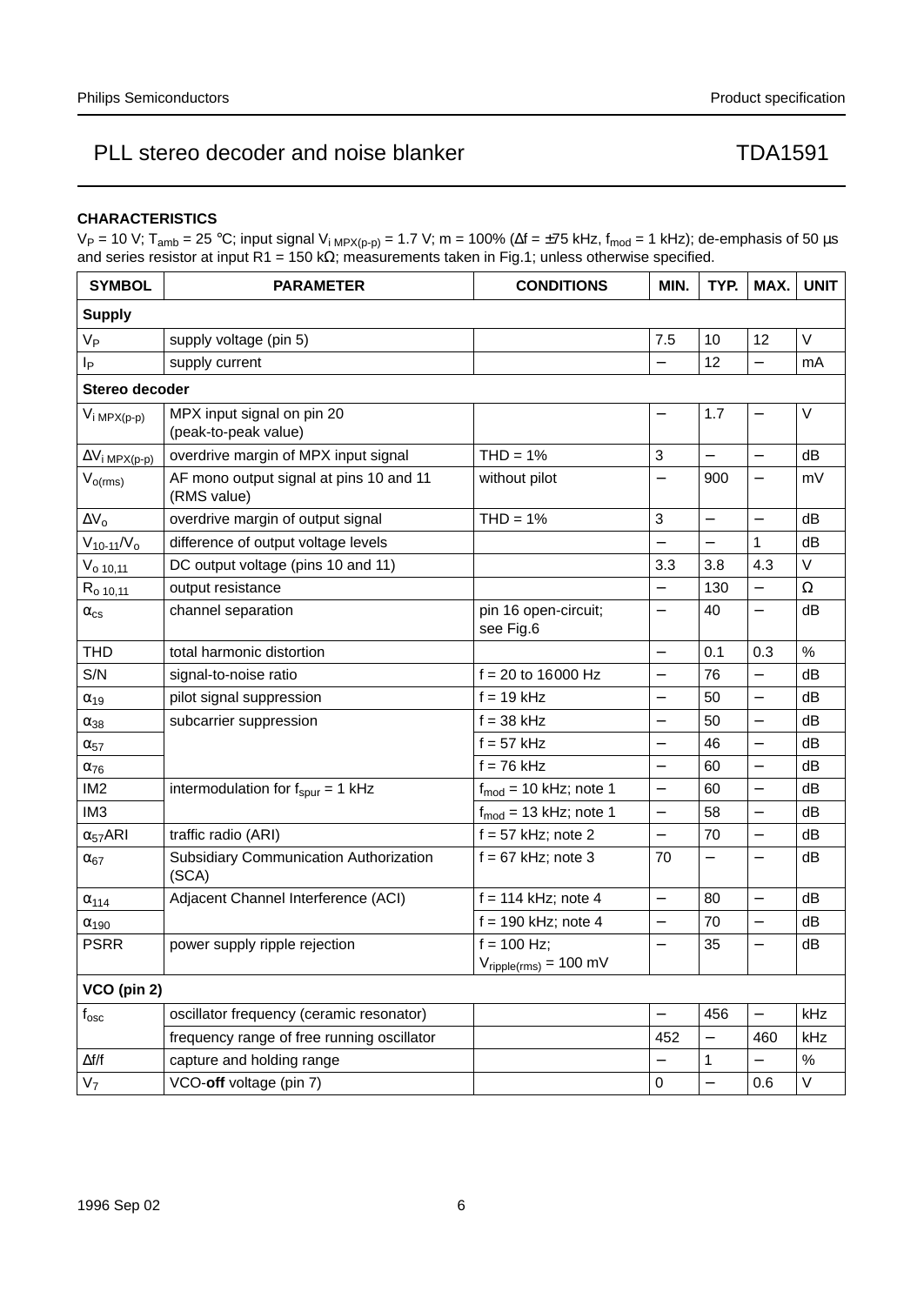| <b>SYMBOL</b>                            | <b>PARAMETER</b>                                        | <b>CONDITIONS</b>                       | MIN.                     | TYP.                     | MAX.                     | <b>UNIT</b> |  |  |
|------------------------------------------|---------------------------------------------------------|-----------------------------------------|--------------------------|--------------------------|--------------------------|-------------|--|--|
| Mono/stereo control (pins 16, 17 and 19) |                                                         |                                         |                          |                          |                          |             |  |  |
| V <sub>i</sub> pilot(rms)                | pilot threshold voltage for automatic switching         | stereo on                               | $\overline{\phantom{0}}$ | 24                       | 30                       | mV          |  |  |
|                                          | by pilot input voltage (RMS value)                      | stereo off                              | 8                        | 20                       | $\equiv$                 | mV          |  |  |
| <b>HYS</b>                               | hysteresis of pilot threshold voltage                   |                                         |                          | $\overline{2}$           | $\overline{a}$           | dB          |  |  |
| $V_{19}$                                 | switching voltage for external mono control<br>(pin 19) |                                         | 0                        |                          | 1                        | $\vee$      |  |  |
| $V_{ref}$                                | reference input voltage range (pin 17)                  |                                         | $\mathbf{1}$             |                          | 5                        | $\vee$      |  |  |
| $V_{16-17}$                              | control voltage for channel separation due to           | $\alpha_{\text{cs}}$ = 6 dB; see Fig.5  | $\overline{\phantom{0}}$ | -85                      | $\overline{a}$           | mV          |  |  |
|                                          | pin 17 $(V_{ref})$                                      | $\alpha_{\text{cs}}$ = 26 dB; see Fig.5 | $\overline{\phantom{0}}$ | $-32$                    | $\overline{a}$           | mV          |  |  |
|                                          | Pilot indicator logic level output (pin 18)             |                                         |                          |                          |                          |             |  |  |
| $V_{18}$                                 | LOW voltage                                             | $I_{18} = -200 \mu A$                   | $\overline{\phantom{0}}$ | 250                      | 400                      | mV          |  |  |
| $I_{18}$                                 | <b>HIGH</b> current                                     | $V_{18} = 10 V$                         |                          |                          | 1                        | μA          |  |  |
| Muting (pin 8)                           |                                                         |                                         |                          |                          |                          |             |  |  |
| MUTE <sub>att</sub>                      | mute attenuation (pin 8)                                | $V_8$ < 0.4 V                           | $\overline{\phantom{0}}$ | 80                       | $\overline{\phantom{0}}$ | dB          |  |  |
|                                          |                                                         | $V_8 > 4 V$                             | $\overline{\phantom{0}}$ |                          | 0.2                      | dB          |  |  |
| $V_{O(offset)}$                          | DC offset voltage (pins 10 and 11)                      | after muting                            | $\overline{\phantom{0}}$ | $\overline{\phantom{0}}$ | ±400                     | mV          |  |  |
| <b>HCC (pin 15)</b>                      |                                                         |                                         |                          |                          |                          |             |  |  |
| $CR_{\text{deem}}$                       | control range of de-emphasis                            | see Figs 7 and 8                        |                          |                          |                          |             |  |  |
|                                          | for European standard                                   | $C_{\text{deem}} = 6.8 \text{ nF}$      | 50                       |                          | 150                      | μs          |  |  |
|                                          | for USA standard                                        | $C_{\text{deem}} = 10 \text{ nF}$       | 75                       |                          | 225                      | μs          |  |  |
| $V_{15-17}$                              | control voltage (pin 15 due to pin 17) in both          | lower value CR <sub>deem</sub>          |                          | $\mathbf 0$              |                          | mV          |  |  |
|                                          | standards                                               | upper value CR <sub>deem</sub>          | $\overline{\phantom{0}}$ | $-300$                   | $\overline{a}$           | mV          |  |  |
| Noise interference detector              |                                                         |                                         |                          |                          |                          |             |  |  |
| $\rm V_{trigg}$                          | trigger threshold (pin 6)                               | $f_{int}$ = 120 kHz                     |                          |                          |                          |             |  |  |
|                                          |                                                         | $V_{8(DC)} = 7.7 V$                     |                          | 10                       | $\overline{\phantom{0}}$ | mV          |  |  |
|                                          |                                                         | $V_{8(DC)} = 6.7 V$                     | -                        | 100                      | $\overline{\phantom{0}}$ | mV          |  |  |
| $\Delta V_8$                             | voltage offset as a function of V <sub>trigg</sub>      | $V_{6 trigg} = 10$ mV                   | $\overline{a}$           | 200                      | $\overline{a}$           | mV          |  |  |
|                                          |                                                         | $V_{6 trigg} = 100$ mV                  | $\overline{\phantom{0}}$ | 2.3                      | $\overline{\phantom{0}}$ | V           |  |  |
| $t_{\sf sup}$                            | AF suppression time; pulse width                        |                                         |                          | 40                       | $\overline{a}$           | μs          |  |  |
| $I_{13,14}$                              | input offset current (pins 13 and 14)                   | during AF suppression<br>time           | $\overline{\phantom{0}}$ | 20                       | $\overline{\phantom{0}}$ | nA          |  |  |
| V <sub>pulse</sub>                       | trigger sensitivity (pin 6)                             | $\tau_{pulse} = 10 \,\mu s$             |                          | 10                       | $\overline{\phantom{0}}$ | mV          |  |  |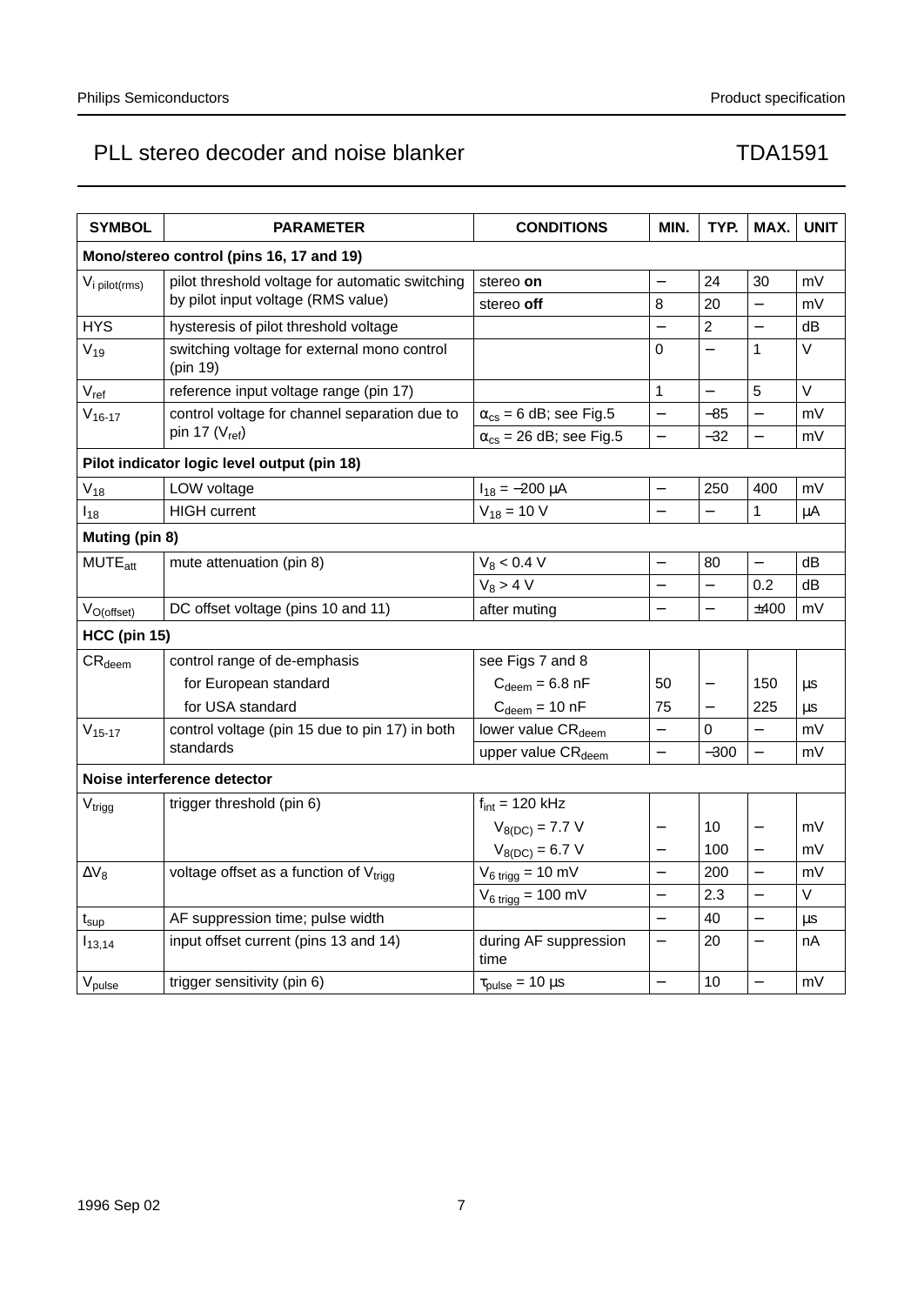#### **Notes**

1. Intermodulation suppression [Beat Frequency Components (BFC)]:

$$
IM2 = \frac{V_{o(signal)} \text{ (at 1 kHz)}}{V_{o(spurious)} \text{ (at 1 kHz)}}; f_s = (2 \times 10 \text{ kHz}) - 19 \text{ kHz}
$$
  

$$
V_{o(siren)} \text{ (at 1 kHz)}
$$

IM3 =  $\frac{V_{o(signal)}(at 1 kHz)}{V_{o(spurious)}(at 1 kHz)}$ ; f<sub>s</sub> = (3 × 13 kHz) – 38 kHz

measured with 91% mono signal;  $f_{mod}$  = 10 kHz or 13 kHz; 9% pilot signal.

2. ARI suppression:

$$
\alpha_{57}ARI = \frac{V_{o(signal)} \ (at 1 kHz)}{V_{o(spurious)} \ (at 1 kHz \pm 23 Hz)}
$$

measured with 91% stereo signal;  $f_{mod} = 1$  kHz; 9% pilot signal; 5% ARI subcarrier  $(f_s = 57 \text{ kHz}; f_{mod} = 23 \text{ Hz}; \text{ AM m} = 0.6).$ 

3. Subsidiary Communication Authorization (SCA):

$$
\alpha_{67} = \frac{V_{o(signal)} \left(at \frac{1 \text{ kHz}}{1 \text{ kHz}}\right)}{V_{o(spurious)} \left(at \frac{9 \text{ kHz}}{1 \text{ kHz}}\right)}; \text{ f}_{s} = (2 \times 38 \text{ kHz}) - 67 \text{ kHz}
$$

measured with 81% mono signal;  $f_{mod}$  = 1 kHz; 9% pilot signal; 10% SCA subcarrier ( $f_s$  = 67 kHz, unmodulated).

4. Adjacent Channel Interference (ACI):

$$
\alpha_{114} = \frac{V_{o(signal)} \text{ (at 1 kHz)}}{V_{o(spurious)} \text{ (at 4 kHz)}}; f_s = 110 kHz - (3 \times 38 kHz)
$$
\n
$$
\alpha_{190} = \frac{V_{o(signal)} \text{ (at 1 kHz)}}{V_{o(spurious)} \text{ (at 4 kHz)}}; f_s = 186 kHz - (5 \times 38 kHz)
$$

measured with 90% mono signal;  $f_{mod} = 1$  kHz; 9% pilot signal; 1% spurious signal  $(f_s = 110$  kHz or 186 kHz, unmodulated).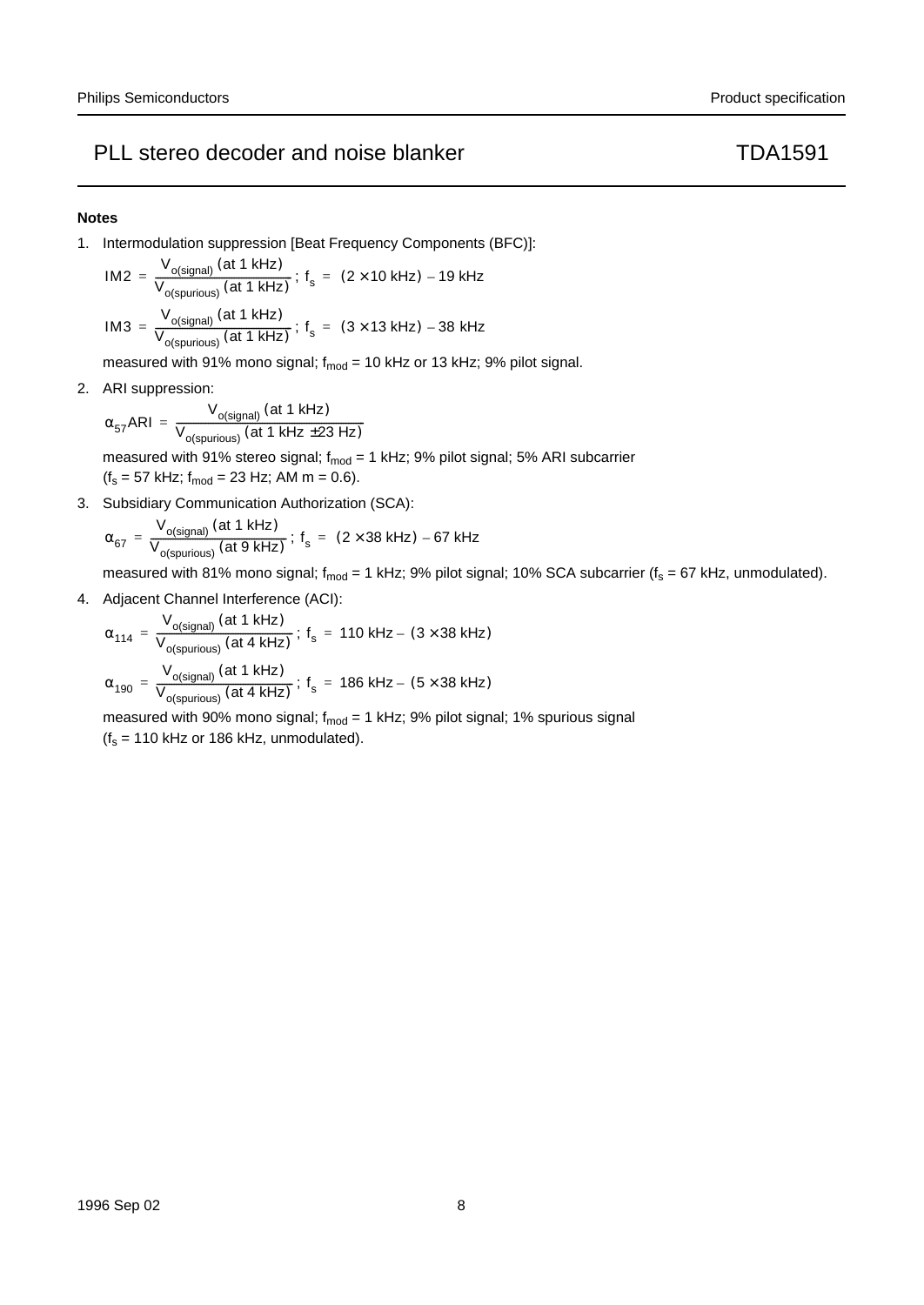



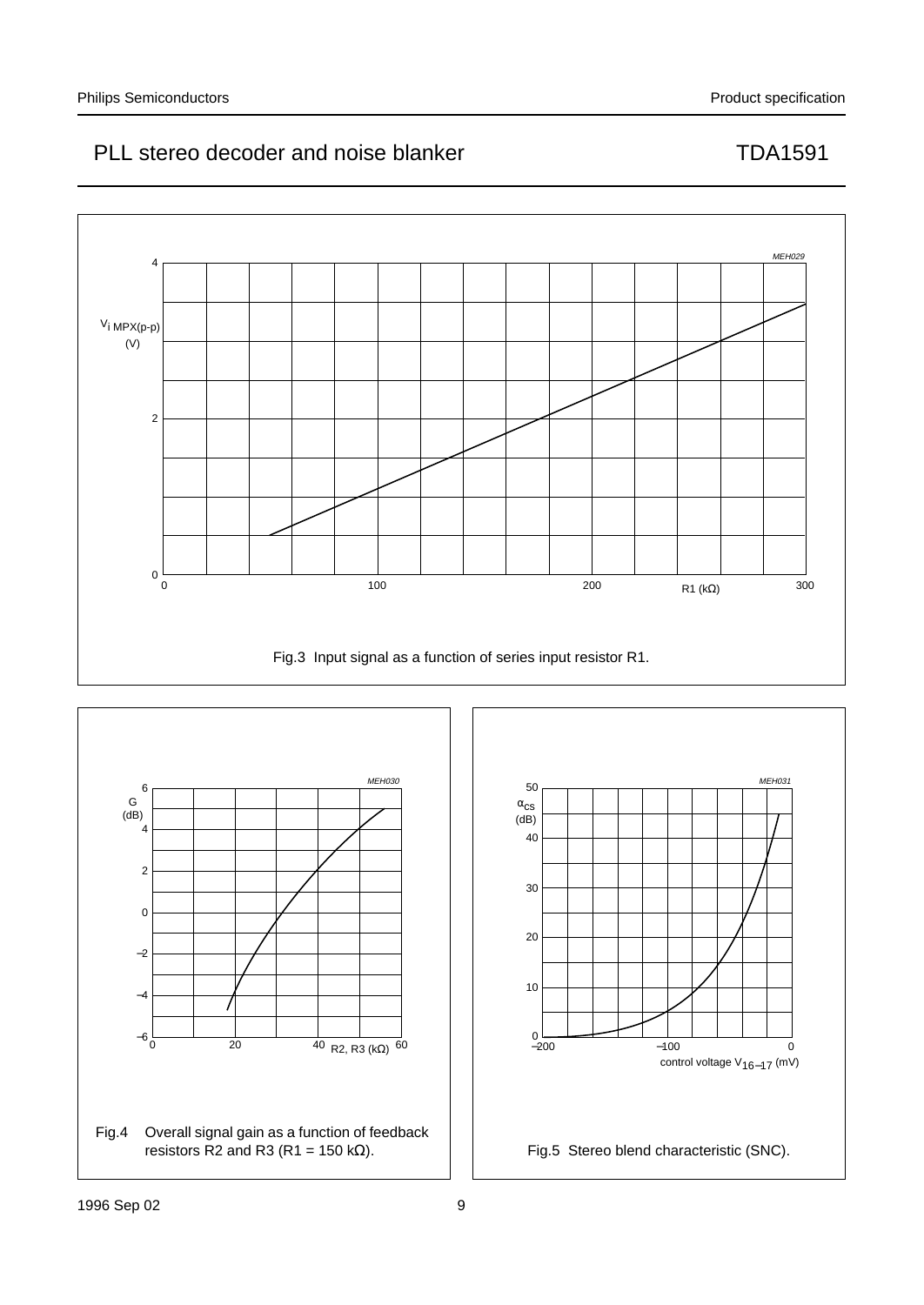

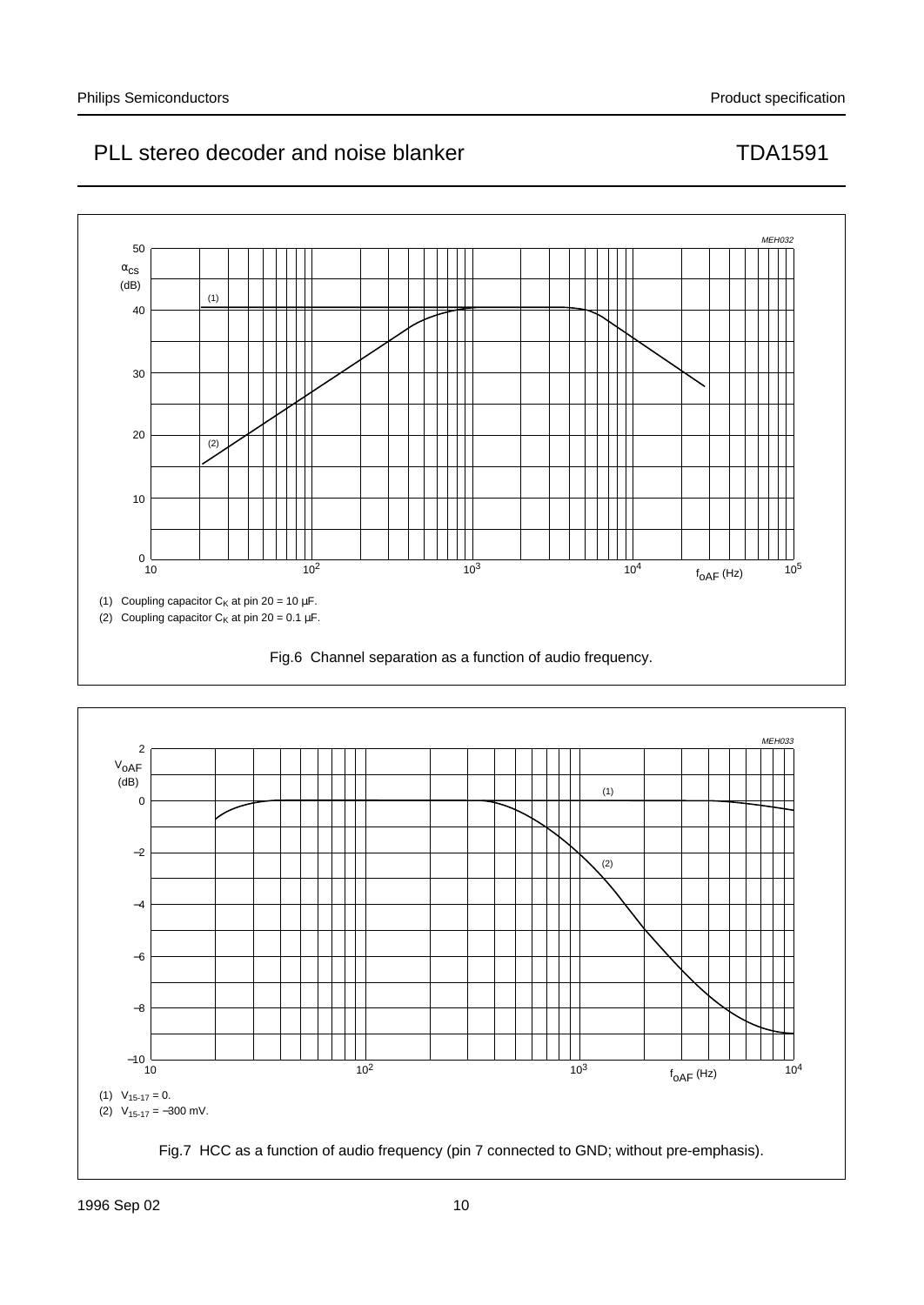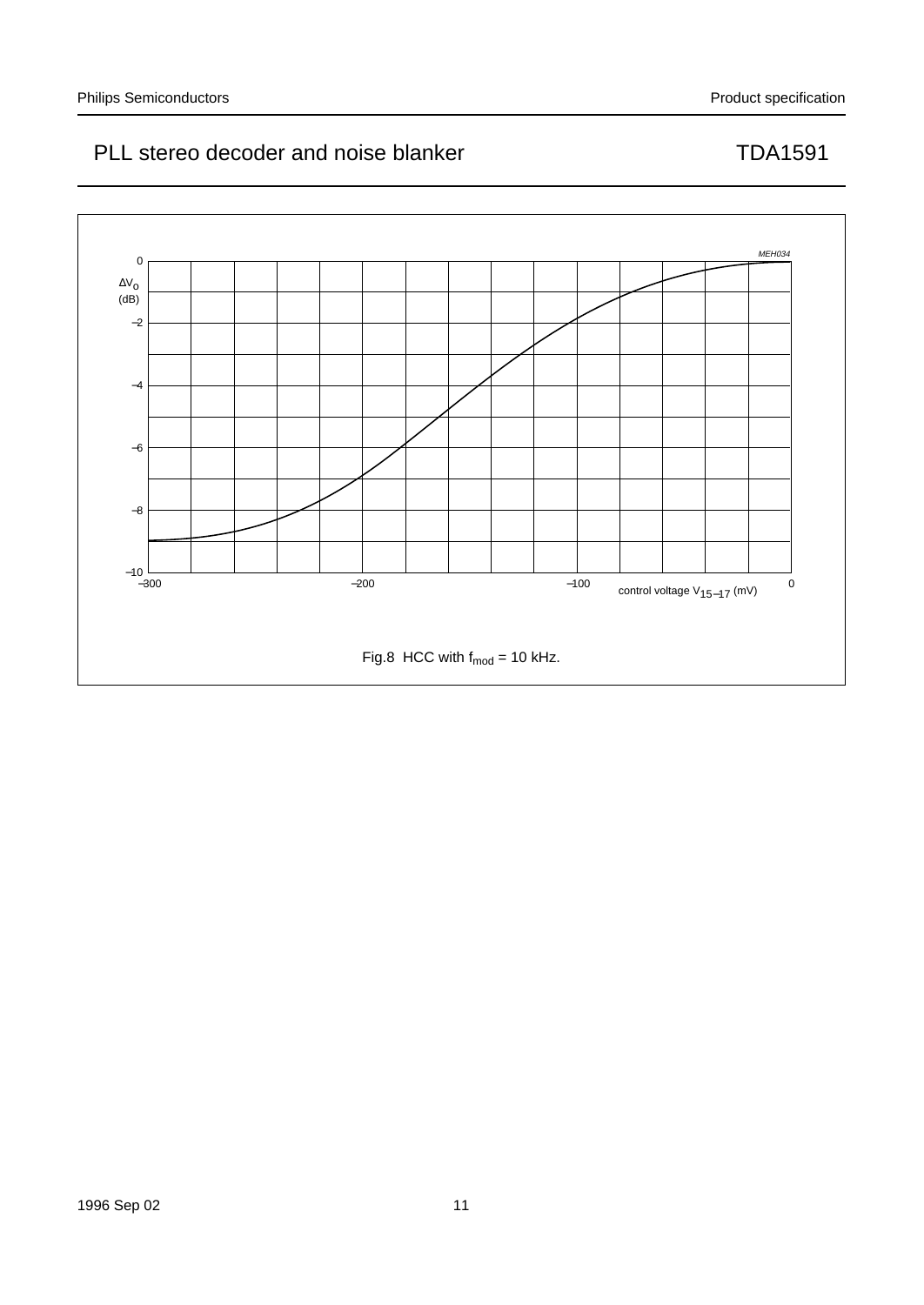### **TEST INFORMATION**

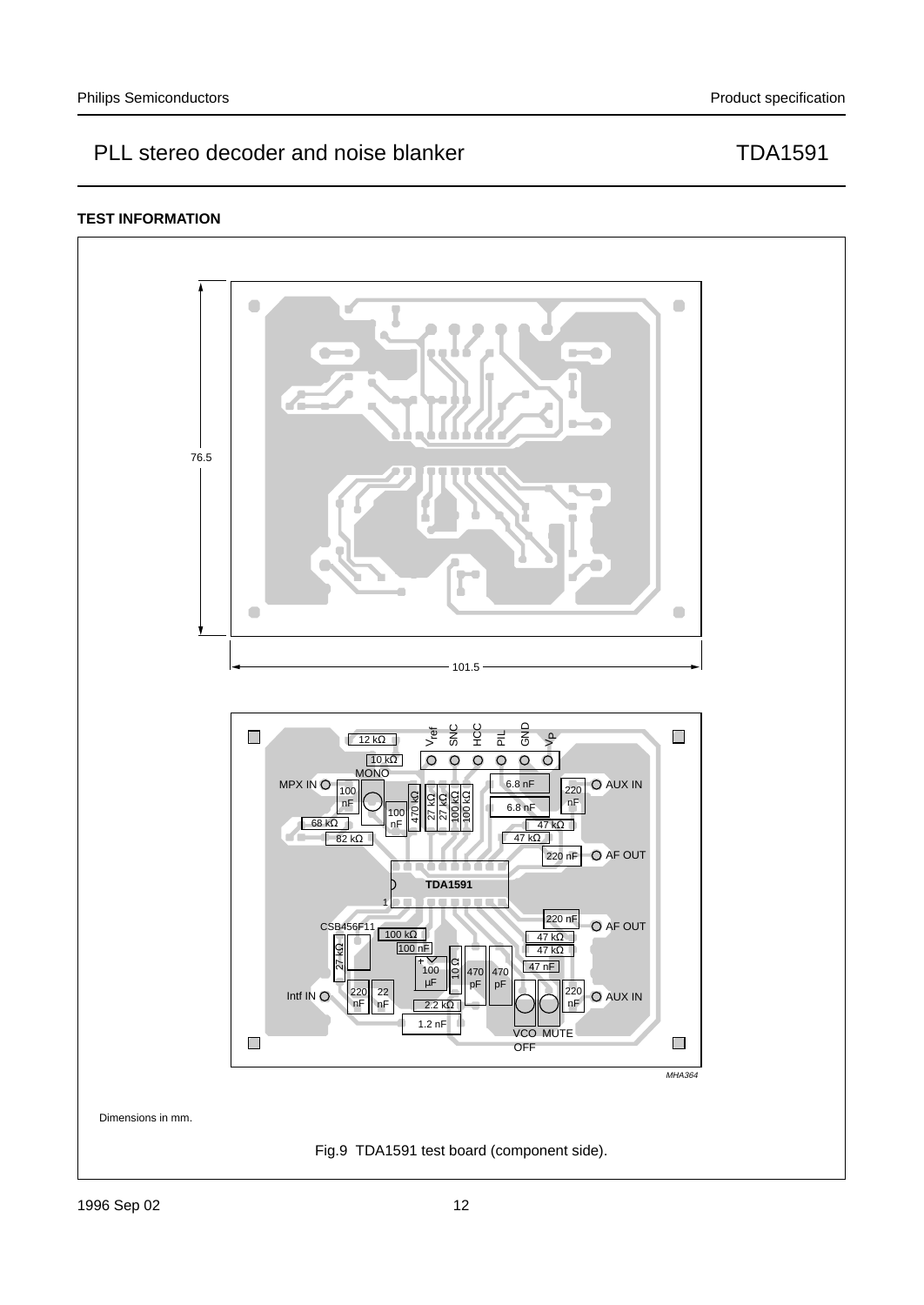### **PACKAGE OUTLINES**

**DIP20:** plastic dual in-line package; 20 leads (300 mil) **SOT146-1 SOT146-1** 





### **Note**

mm

1. Plastic or metal protrusions of 0.25 mm maximum per side are not included.

0.051

0.015

0.009

| <b>OUTLINE</b> |     | <b>REFERENCES</b> |             |  | <b>EUROPEAN</b>   |                             |
|----------------|-----|-------------------|-------------|--|-------------------|-----------------------------|
| <b>VERSION</b> | IEC | <b>JEDEC</b>      | <b>EIAJ</b> |  | <b>PROJECTION</b> | <b>ISSUE DATE</b>           |
| SOT146-1       |     |                   | SC603       |  | ∕⊼                | $-92 - 11 - 17$<br>95-05-24 |

1.045

0.24

0.31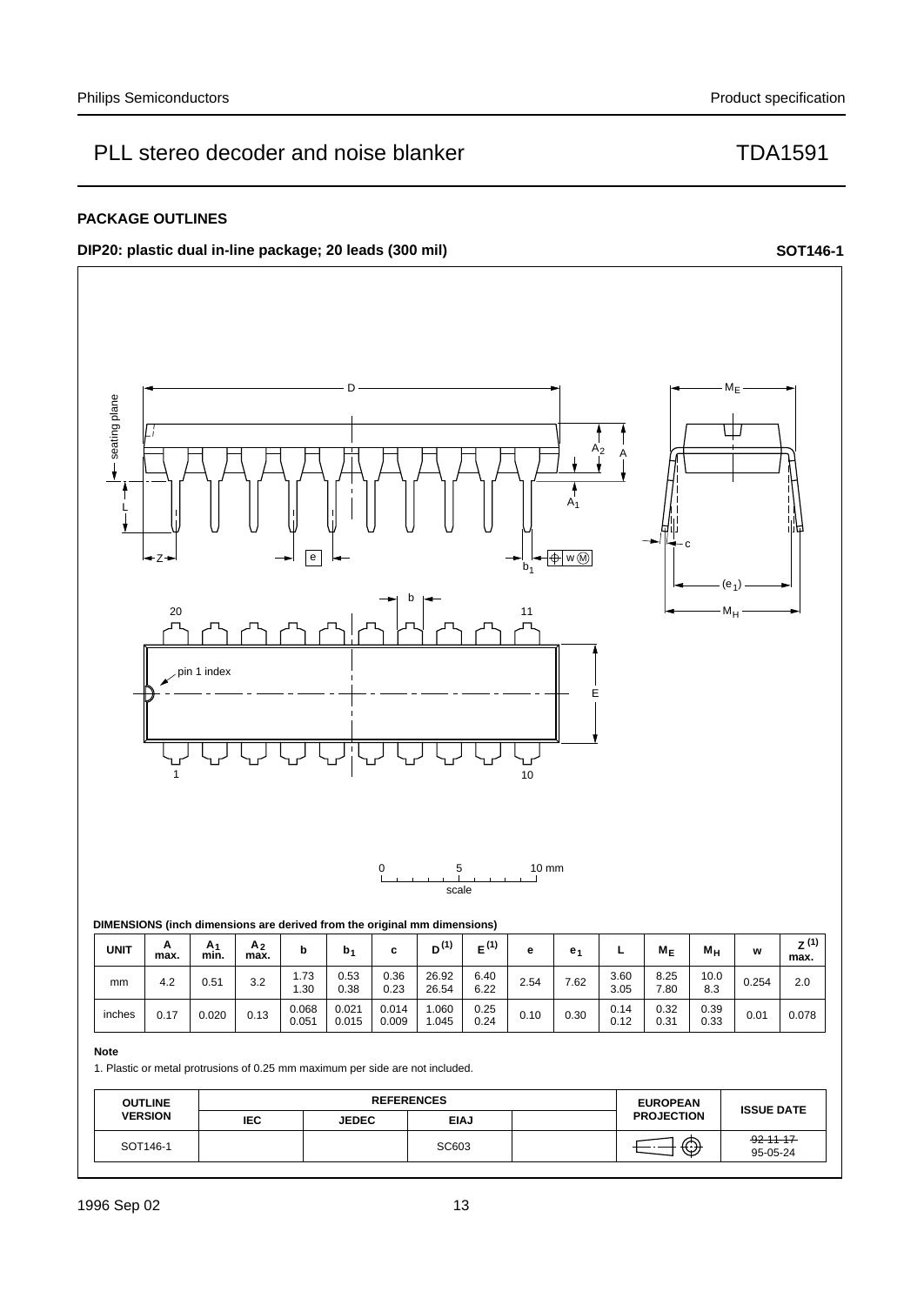

1996 Sep 02 14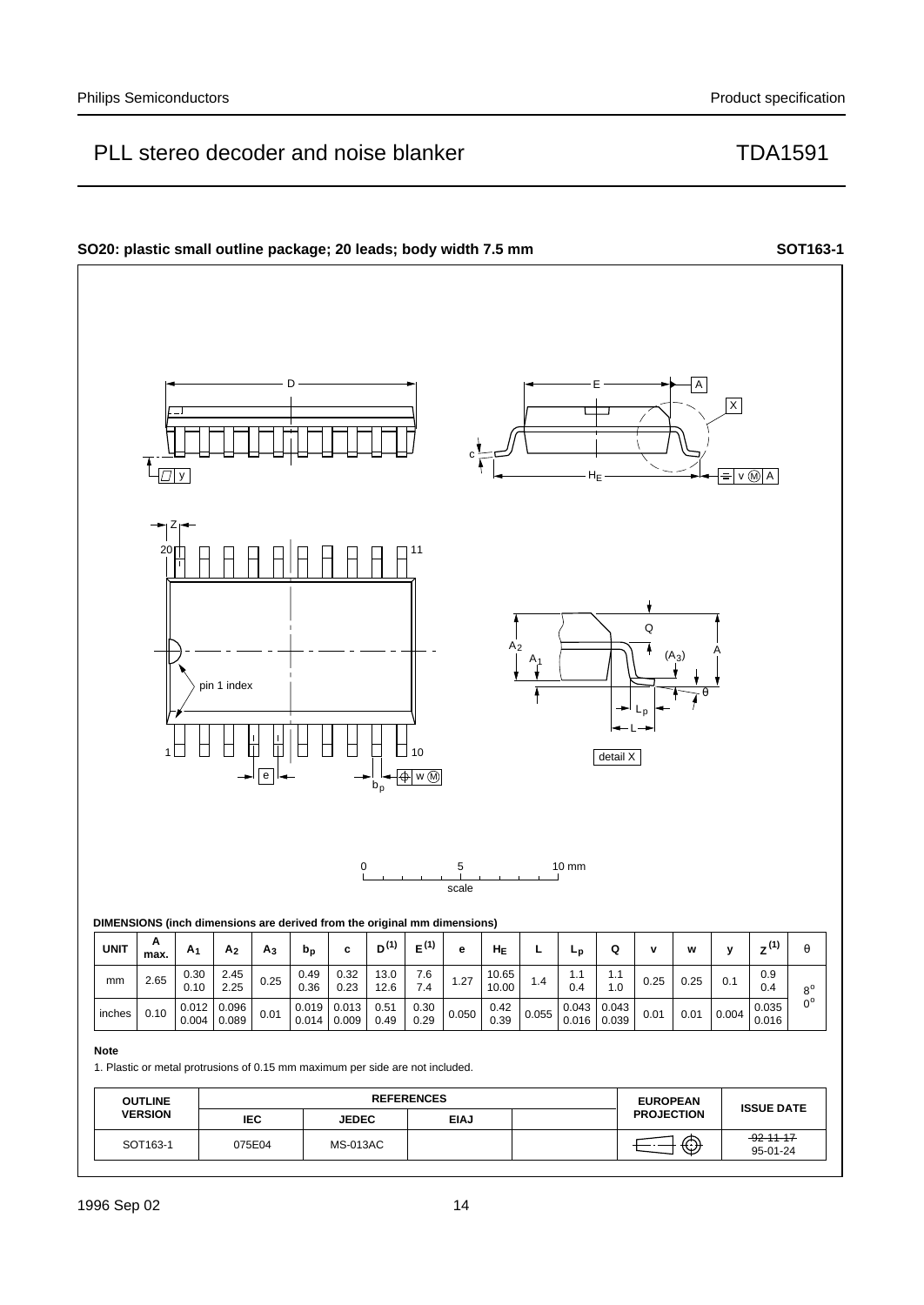#### **SOLDERING**

#### **Introduction**

There is no soldering method that is ideal for all IC packages. Wave soldering is often preferred when through-hole and surface mounted components are mixed on one printed-circuit board. However, wave soldering is not always suitable for surface mounted ICs, or for printed-circuits with high population densities. In these situations reflow soldering is often used.

This text gives a very brief insight to a complex technology. A more in-depth account of soldering ICs can be found in our "IC Package Databook" (order code 9398 652 90011).

#### **DIP**

#### SOLDERING BY DIPPING OR BY WAVE

The maximum permissible temperature of the solder is 260 °C; solder at this temperature must not be in contact with the joint for more than 5 seconds. The total contact time of successive solder waves must not exceed 5 seconds.

The device may be mounted up to the seating plane, but the temperature of the plastic body must not exceed the specified maximum storage temperature  $(T_{\text{stq max}})$ . If the printed-circuit board has been pre-heated, forced cooling may be necessary immediately after soldering to keep the temperature within the permissible limit.

#### REPAIRING SOLDERED JOINTS

Apply a low voltage soldering iron (less than 24 V) to the lead(s) of the package, below the seating plane or not more than 2 mm above it. If the temperature of the soldering iron bit is less than 300 °C it may remain in contact for up to 10 seconds. If the bit temperature is between 300 and 400 °C, contact may be up to 5 seconds.

#### **SO**

#### REFLOW SOLDERING

Reflow soldering techniques are suitable for all SO packages.

Reflow soldering requires solder paste (a suspension of fine solder particles, flux and binding agent) to be applied to the printed-circuit board by screen printing, stencilling or pressure-syringe dispensing before package placement.

Several techniques exist for reflowing; for example, thermal conduction by heated belt. Dwell times vary between 50 and 300 seconds depending on heating method. Typical reflow temperatures range from 215 to 250 °C.

Preheating is necessary to dry the paste and evaporate the binding agent. Preheating duration: 45 minutes at 45 °C.

#### WAVE SOLDERING

Wave soldering techniques can be used for all SO packages if the following conditions are observed:

- A double-wave (a turbulent wave with high upward pressure followed by a smooth laminar wave) soldering technique should be used.
- The longitudinal axis of the package footprint must be parallel to the solder flow.
- The package footprint must incorporate solder thieves at the downstream end.

During placement and before soldering, the package must be fixed with a droplet of adhesive. The adhesive can be applied by screen printing, pin transfer or syringe dispensing. The package can be soldered after the adhesive is cured.

Maximum permissible solder temperature is 260 °C, and maximum duration of package immersion in solder is 10 seconds, if cooled to less than 150 °C within 6 seconds. Typical dwell time is 4 seconds at 250 °C.

A mildly-activated flux will eliminate the need for removal of corrosive residues in most applications.

#### REPAIRING SOLDERED JOINTS

Fix the component by first soldering two diagonallyopposite end leads. Use only a low voltage soldering iron (less than 24 V) applied to the flat part of the lead. Contact time must be limited to 10 seconds at up to 300 °C. When using a dedicated tool, all other leads can be soldered in one operation within 2 to 5 seconds between 270 and 320 °C.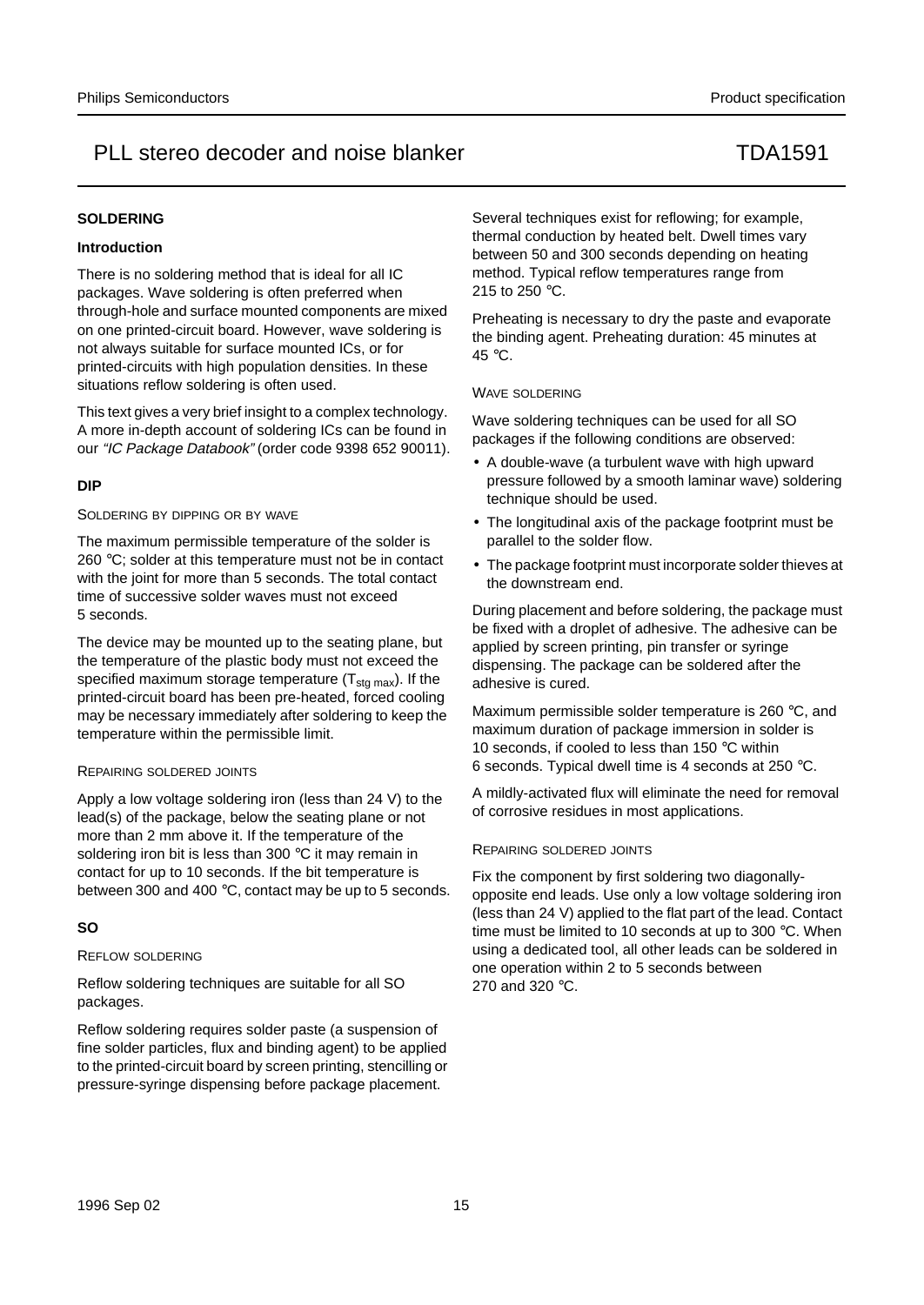#### **DEFINITIONS**

| Data sheet status                                                                                                                                                                                                                                                                                                                                                                                                                                                  |                                                                                       |  |  |  |  |
|--------------------------------------------------------------------------------------------------------------------------------------------------------------------------------------------------------------------------------------------------------------------------------------------------------------------------------------------------------------------------------------------------------------------------------------------------------------------|---------------------------------------------------------------------------------------|--|--|--|--|
| Objective specification                                                                                                                                                                                                                                                                                                                                                                                                                                            | This data sheet contains target or goal specifications for product development.       |  |  |  |  |
| Preliminary specification                                                                                                                                                                                                                                                                                                                                                                                                                                          | This data sheet contains preliminary data; supplementary data may be published later. |  |  |  |  |
| Product specification                                                                                                                                                                                                                                                                                                                                                                                                                                              | This data sheet contains final product specifications.                                |  |  |  |  |
| <b>Limiting values</b>                                                                                                                                                                                                                                                                                                                                                                                                                                             |                                                                                       |  |  |  |  |
| Limiting values given are in accordance with the Absolute Maximum Rating System (IEC 134). Stress above one or<br>more of the limiting values may cause permanent damage to the device. These are stress ratings only and operation<br>of the device at these or at any other conditions above those given in the Characteristics sections of the specification<br>is not implied. Exposure to limiting values for extended periods may affect device reliability. |                                                                                       |  |  |  |  |
| <b>Application information</b>                                                                                                                                                                                                                                                                                                                                                                                                                                     |                                                                                       |  |  |  |  |
| Where application information is given, it is advisory and does not form part of the specification.                                                                                                                                                                                                                                                                                                                                                                |                                                                                       |  |  |  |  |

#### **LIFE SUPPORT APPLICATIONS**

These products are not designed for use in life support appliances, devices, or systems where malfunction of these products can reasonably be expected to result in personal injury. Philips customers using or selling these products for use in such applications do so at their own risk and agree to fully indemnify Philips for any damages resulting from such improper use or sale.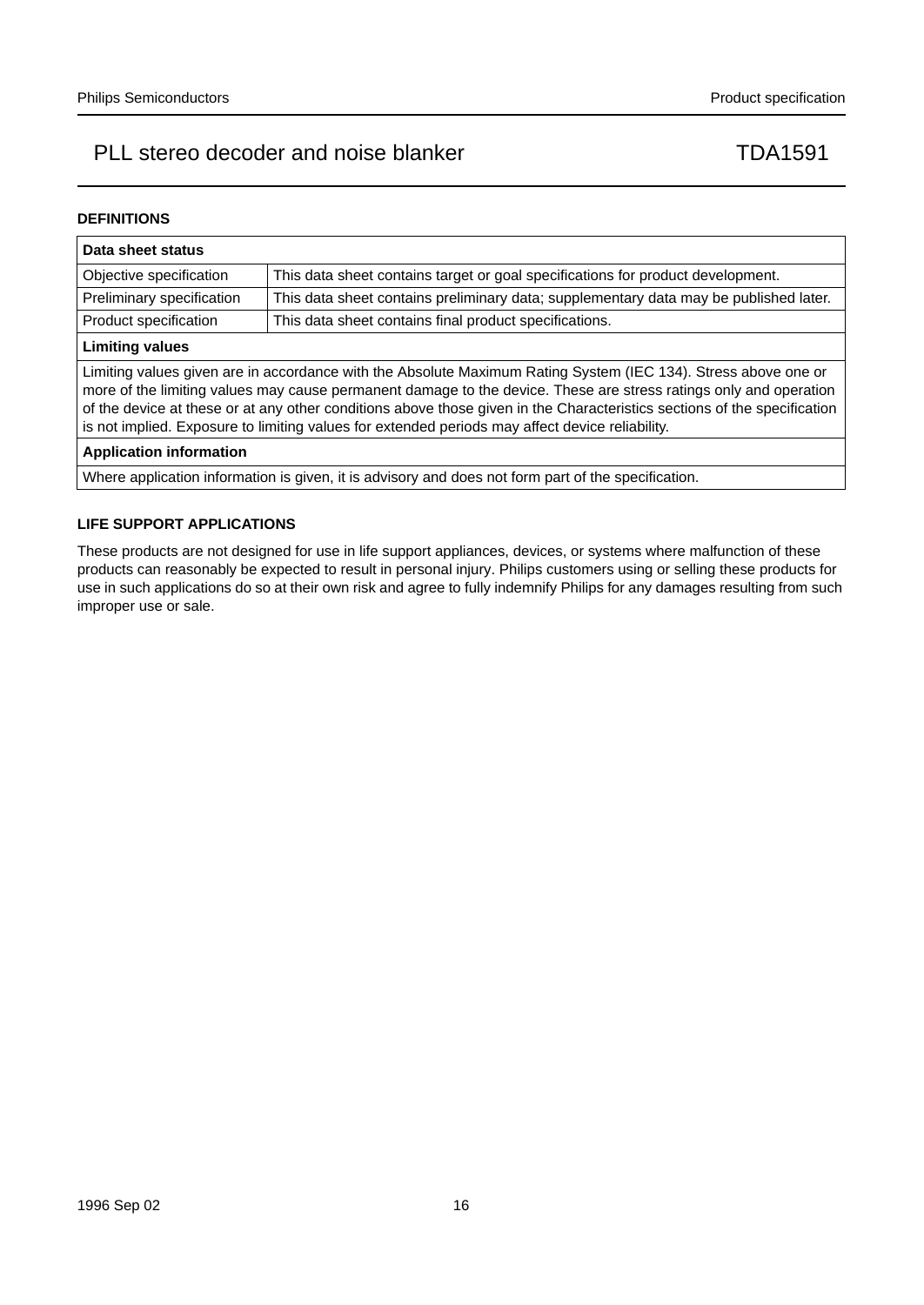**NOTES**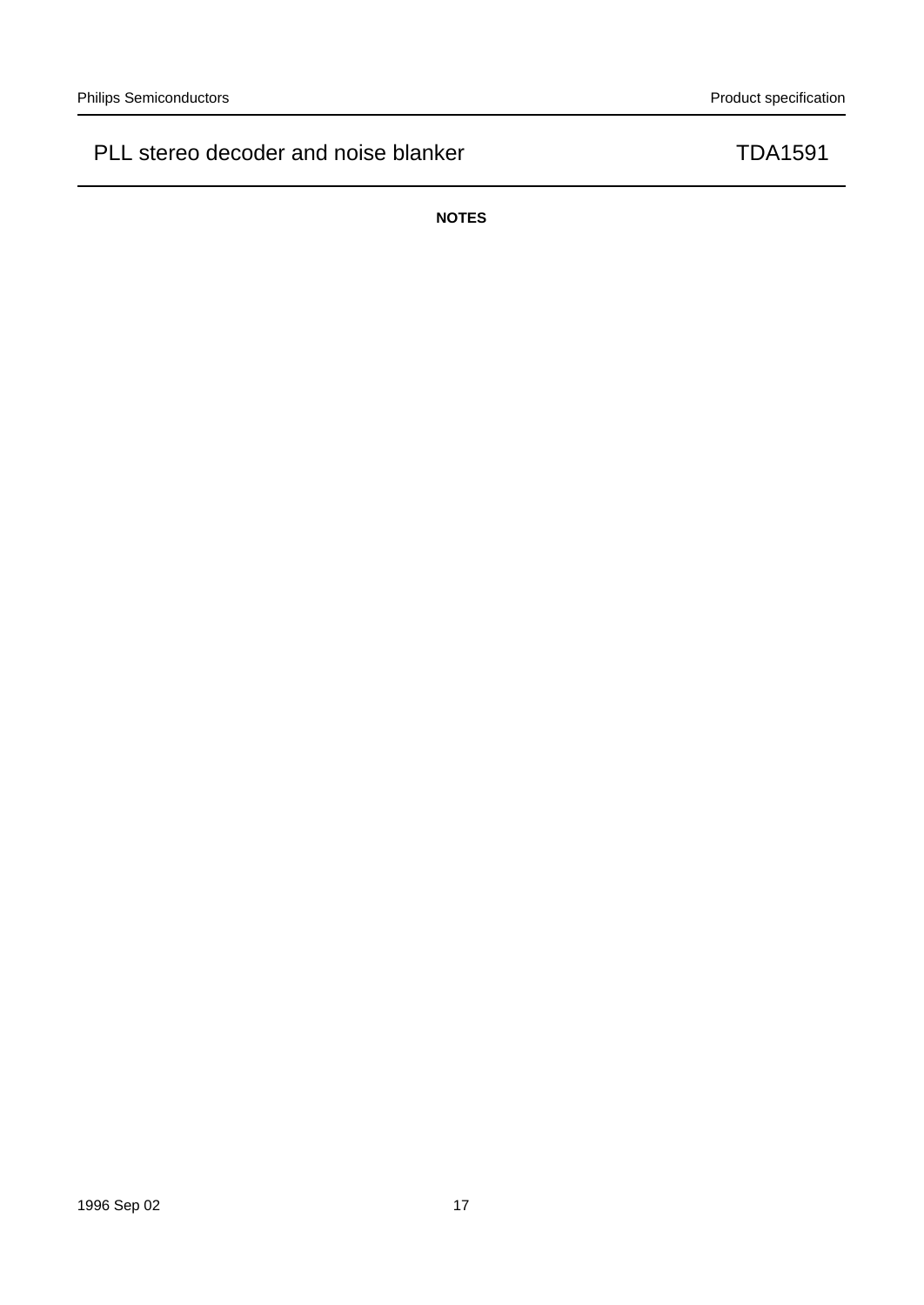**NOTES**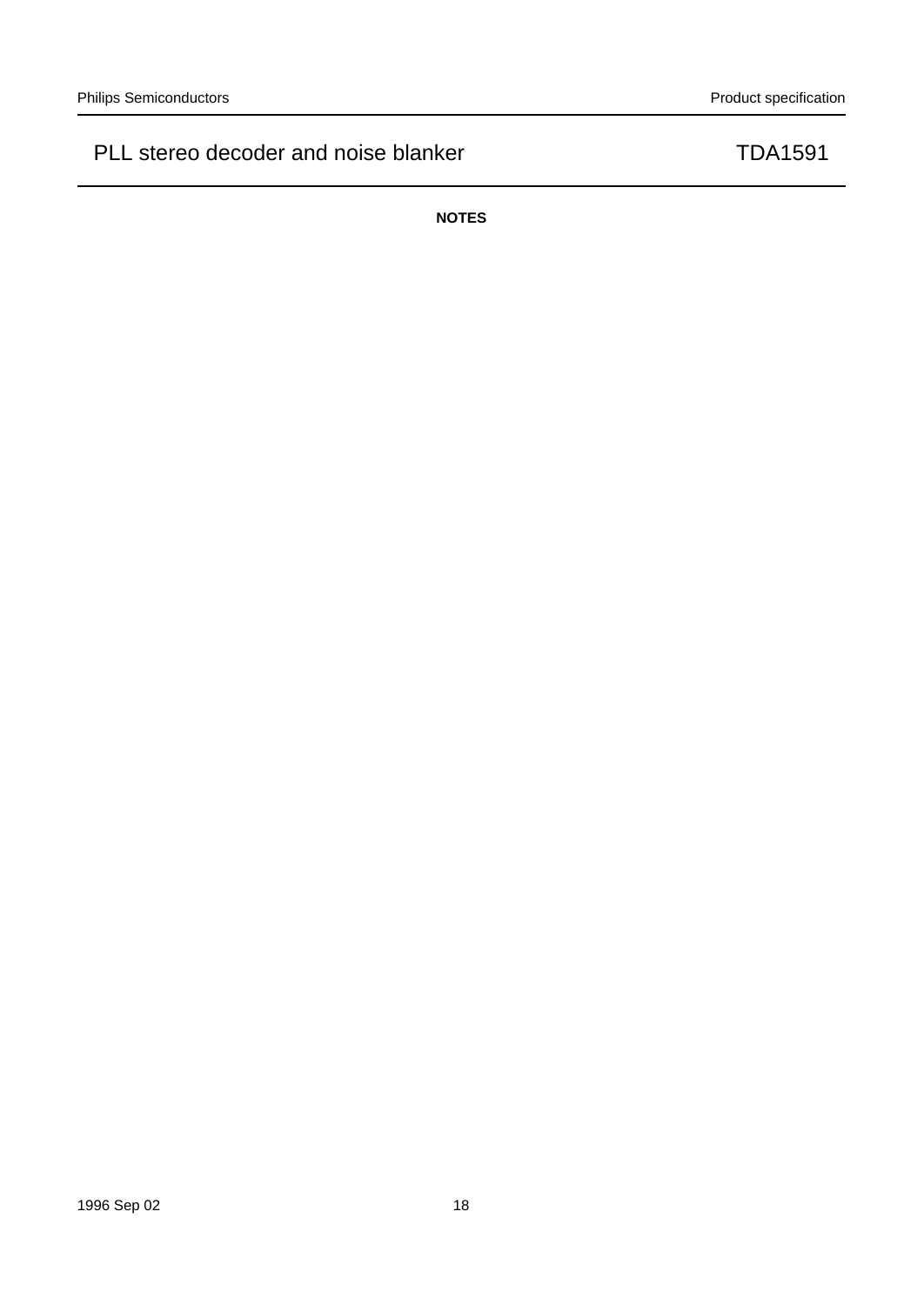**NOTES**